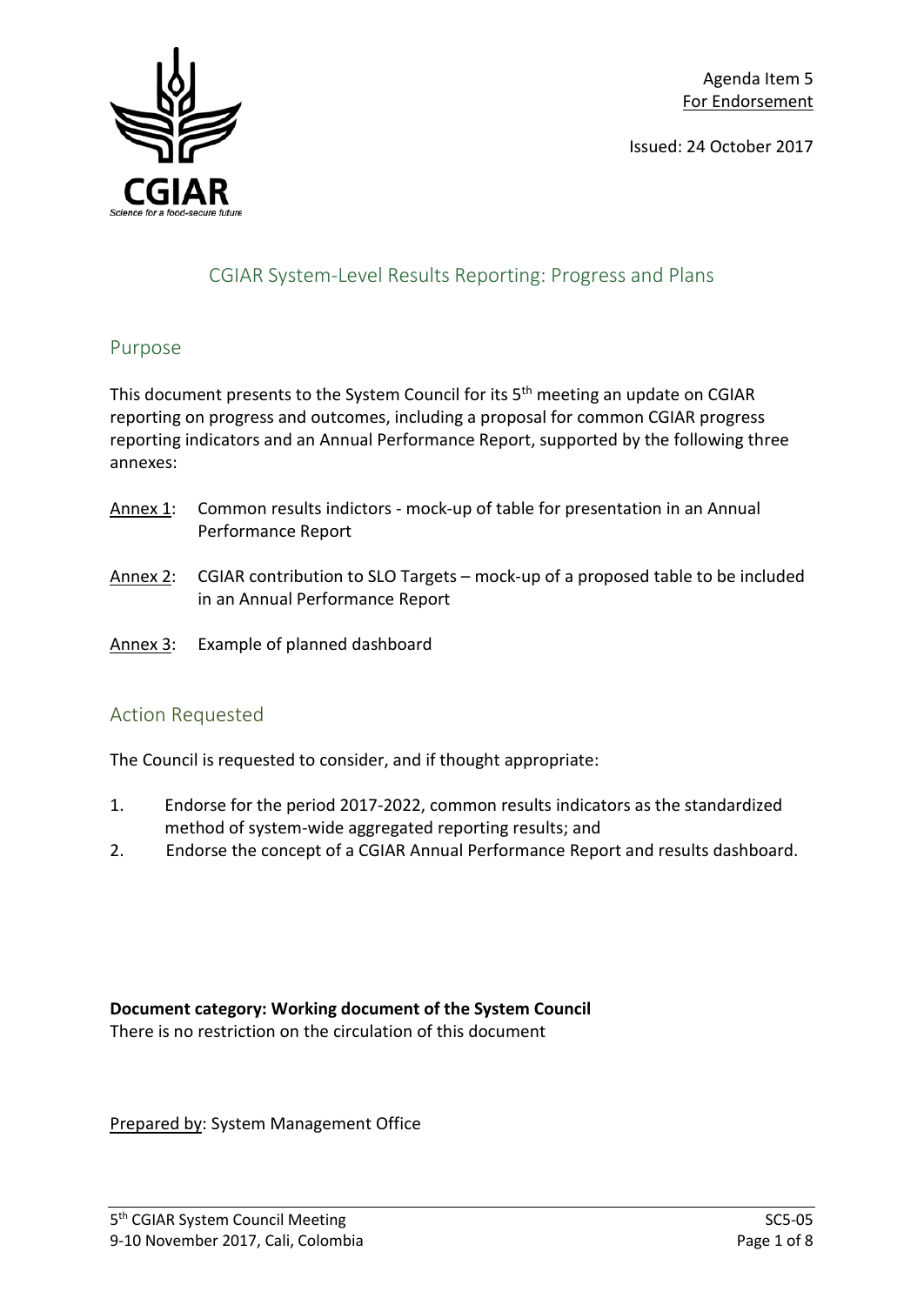### A. A common results indicator set for the CGIAR System

- 1. CGIAR's Funders particularly those providing System-level (W1&2) funding require regular System-level quantitative monitoring of outputs and outcomes based on trustworthy data. Different types of CRPs will report on specific indicators related to their own research context, but a way of adding up the results from different types of research in a meaningful fashion for CGIAR as a whole is also required - one that reflects the interdependent and coherent nature of its research Portfolio.
- 2. Based on consultation with research leaders and CGIAR Monitoring and Evaluation specialists through the MELCOP<sup>[1](#page-1-0)</sup>, as well as a selection of Funders, a set of common results indicators has been identified for the purpose of high-level, consistent quantitative reporting.
- 3. Seven principles governed the selection of the common results indicator set:
	- a. Aggregable indicators relevant to all parts of the System that produces diverse outputs (for example, 'people benefiting' rather than 'varieties released')<sup>[2](#page-1-1)</sup>;
	- b. A representative range of indicators sufficient to demonstrate progress in the spheres of control, influence and interest of CGIAR<sup>[3](#page-1-2)</sup>;
	- c. Indicators which include current and projected results from the ongoing research program<sup>[4](#page-1-3)</sup>, to complement adoption and impact data collected on past research;
	- d. Demand from Funders for some specific indicators;
	- e. Finding an optimal balance between transparent reporting and maintaining a focus on cost-efficiency;
	- f. Availability of credible, robust data based on checkable evidence (*note*: a guidance manual will specify definitions, data sources, quality and responsibility for quality checks); and
	- g. Indicators can be reported on through (in future) automated Management Information Systems, not as a separate exercise (as well as reducing the work required, this will also allow dis/aggregation and reporting against areas of interest, such as sub-IDOs, Funders, or flagships).
- 4. An important lesson from the past, however (both in CGIAR<sup>[5](#page-1-4)</sup> and elsewhere) is that these indicators should not be used mechanistically to compare research programs or in decision-making on funding. Mechanistic approaches encourage gaming of indicators (for example, outputs, publications and varieties can multiply when their number is considered as an indicator of success) and offer perverse incentives to focus on what is easy to measure (e.g. peer reviewed papers) as opposed to sustained outcomes (adoption and impact).
- 5. Table 1 below sets out the proposed common results indicators. A mock-up of these as they may be reported in the Annual Performance Report is set out in Annex 1.

<span id="page-1-1"></span><span id="page-1-0"></span><sup>&</sup>lt;sup>1</sup> CGIAR Monitoring, Evaluation and Learning Community of Practice<br><sup>2</sup> A few additional indicators which are of potential interest to Funders but only reportable by a few CRPs, e.g. livestock or water, may also be included in CGIAR annual reporting – specifics are under discussion.<br><sup>2</sup> See conceptual framework in SC3-03, 17 Nov 201[6 http://www.cgiar.org/wp-content/uploads/2016/11/SC3-03\\_Towards-](http://www.cgiar.org/wp-content/uploads/2016/11/SC3-03_Towards-PerformanceMgmtSystem_17Nov2016.pdf)

<span id="page-1-2"></span>[PerformanceMgmtSystem\\_17Nov2016.pdf](http://www.cgiar.org/wp-content/uploads/2016/11/SC3-03_Towards-PerformanceMgmtSystem_17Nov2016.pdf)

<span id="page-1-3"></span><sup>4</sup> Following best practice from the International Development Innovation Alliance of Funders, IDIA

<https://www.globalinnovationexchange.org/resources/insights-measuring-impact-innovation>

<span id="page-1-4"></span><sup>5</sup> Immonen and Cooksy (2014) Using performance measurement to assess research: Lessons learned from the international agricultural research centers<http://journals.sagepub.com/doi/abs/10.1177/1356389013517444>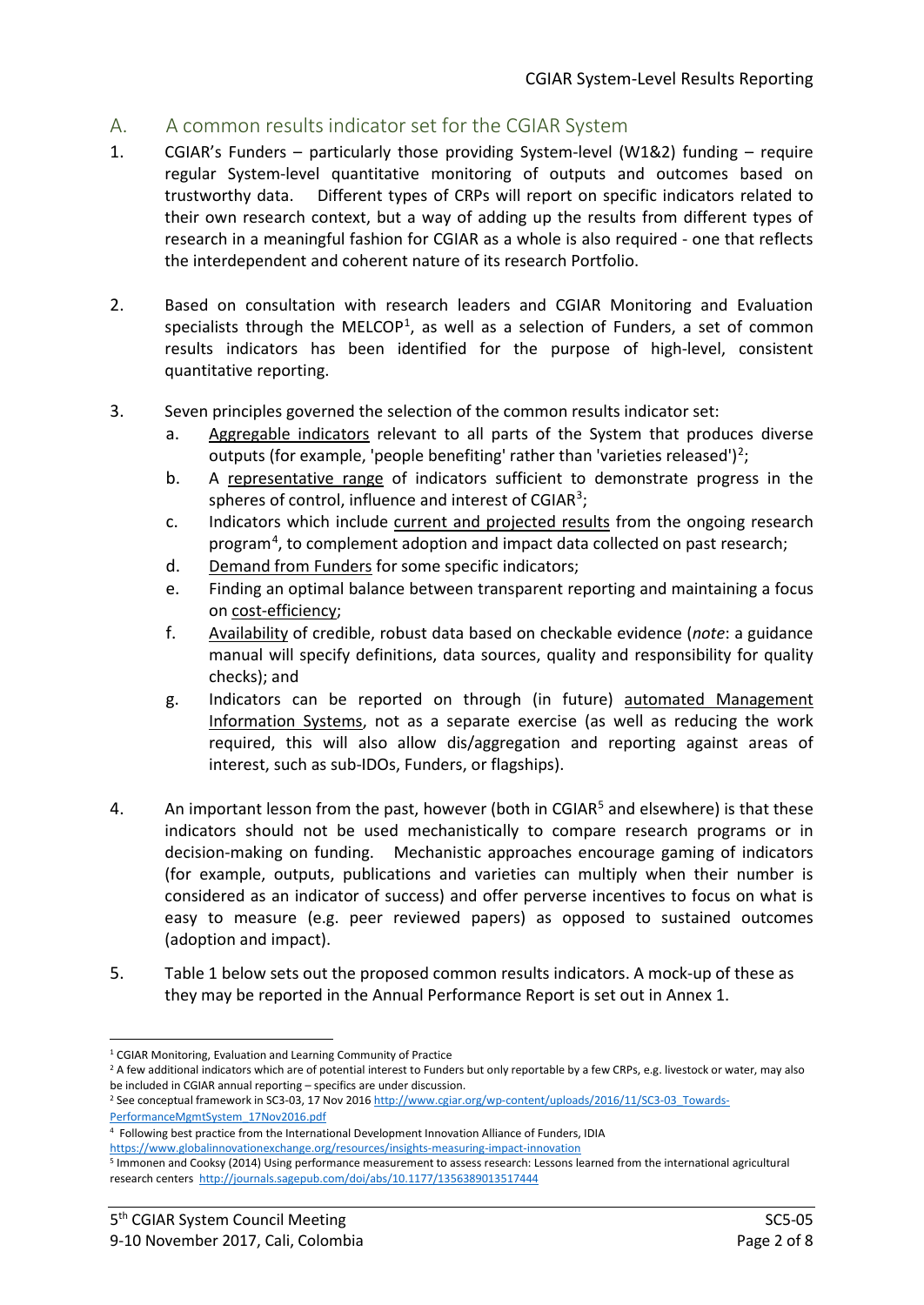#### <span id="page-2-0"></span>**Table 1: Proposed list of common results indicators**

| <b>Sphere</b>                               | <b>Indicators</b>                                                                                                                                                                                                                                 | <b>Proposed disaggregates</b>                                                                                                | <b>Proposed data source</b>                                                                                                                                                                       | <b>Proposed reporting responsibilities</b>                                                                                                                                                                                                                                         |
|---------------------------------------------|---------------------------------------------------------------------------------------------------------------------------------------------------------------------------------------------------------------------------------------------------|------------------------------------------------------------------------------------------------------------------------------|---------------------------------------------------------------------------------------------------------------------------------------------------------------------------------------------------|------------------------------------------------------------------------------------------------------------------------------------------------------------------------------------------------------------------------------------------------------------------------------------|
| Interest<br>(devt.<br>outcomes/<br>impacts) | Global progress towards SLO targets together<br>with narrative and numbers on evidenced, at-scale<br>uptake/use/benefits from past CGIAR investments<br>(Included here for completeness, but not an 'indicator' -<br>see paragraph 6 and annex 2) | n/a                                                                                                                          | SDG and other international indicators<br>(under discussion)<br>plus narrative with evidenced impact<br>numbers from relevant studies.                                                            | Collation of SDG/other target data carried out by SMO.<br>CRPs and SPIA report annually on appropriately-evidenced at-<br>scale adoption, outcome & impact studies with numbers.<br>(Including extrapolations from models if relevant).                                            |
| <b>Influence</b><br>(research<br>outcomes)  | 1. Projected uptake: ex-ante assessment of<br>people to benefit from current investments:<br>"Recommendation domain"                                                                                                                              | Sub-IDO <sup>6</sup> , geographic, innovation<br>type (variety/policy etc.), field,<br>gender                                | Ex-ante assessments/estimates, self-<br>reported: only for outputs in transition<br>to scaling (late pilot/scaling stage<br>/policy projects/activities).<br>New indicator, introduced gradually. | Ex-ante assessments by project managers of late<br>pilot/scaling/policy outputs, in agreement with Flagship<br>leaders.<br>Reported only at beginning of project, can be updated if new<br>data available. Via MIS in future.                                                      |
|                                             | 2. Projected uptake: ex-ante assessment of<br>hectares to benefit from current investments:<br>(Particularly relevant to NRM work e.g. forests)                                                                                                   | Sub-IDO, geographic, innovation<br>type (variety/policy etc.), field,<br>gender                                              | As previous.<br>New indicator, introduced gradually.                                                                                                                                              | As previous. To be decided: if projects need to report both<br>#1 and #2 or can choose the most relevant.                                                                                                                                                                          |
|                                             | 3. Number of policies/ laws/regulations/<br>budgets/investments/curricula (and similar)<br>modified in design or implementation,<br>informed by CGIAR research                                                                                    | Sub-IDO, scale (international,<br>national/local etc.), field                                                                | Self-reported with name of<br>policy/investment/etc., evidence                                                                                                                                    | Reported annually by projects in agreement with Flagship<br>leaders.<br>Via MIS in future.                                                                                                                                                                                         |
|                                             | 4. Altmetrics:<br>A measure of policy, media and social media interest/use which<br>can covers all publications, not only peer- reviewed. Example:<br>https://www.altmetric.com/details/8577836#twitter-<br>demographics                          | Media, social media, downloads<br>etc. (and other disaggregates tbc)                                                         | Platform of choice<br>(automatically picks up any document<br>with a doi or in CGspace or other<br>approved repository)<br>New indicator, introduced gradually.                                   | Can be collected annually directly by SMO or collected from<br>CRP information managers.<br>Scientists, comms people or librarians would be responsible<br>for allocating doi or putting in an approved repository to<br>ensure publications are picked up by altmetrics software. |
| <b>Control</b><br>(outputs/<br>activities)  | 5. Number of participants in CGIAR activities<br>(called 'direct reach' by some funders)                                                                                                                                                          | Type of activity, geographic,<br>innovation type, field, geographic,<br>gender, sub-IDO,<br>End-user/ next-user, new/ongoing | Self-reported numbers<br>New indicator, introduced gradually.                                                                                                                                     | Annually reported by project and activity managers in<br>agreement with Flagship leaders, based on monitoring data<br>Via MIS in future.                                                                                                                                           |
|                                             | 6. People trained<br>(a subset of #5 of particular interest to some funders)                                                                                                                                                                      | Gender, long/short training,<br>current/new                                                                                  | Self-reported                                                                                                                                                                                     | Reported annually by projects in agreement with Flagship<br>leaders. Via MIS in future.                                                                                                                                                                                            |
|                                             | 7. Number of innovations by phase<br>(development of innovations, piloting if relevant,<br>available for uptake, uptake by next users)                                                                                                            | As for #1, for innovations in<br>available for uptake/ uptake by<br>next users phases                                        | Self-reported with name of innovation<br>or significant finding, and evidence.                                                                                                                    | Reported annually by projects in agreement with Flagship<br>leaders. Via MIS in future                                                                                                                                                                                             |
|                                             | 8. Number of peer reviewed publications                                                                                                                                                                                                           | Sub-IDO, scale (international,<br>national/local etc.), field                                                                | Institutional repositories                                                                                                                                                                        | CRP information managers/ Librarians                                                                                                                                                                                                                                               |

<sup>&</sup>lt;sup>6</sup> Sub-IDO refers to a "Sub-intermediate development outcome", defined in the CGIAR Strategy and Results Framework 2016-2030 as research outcomes adopted by immediate users such as National Agricultural Research Systems ( national policy makers.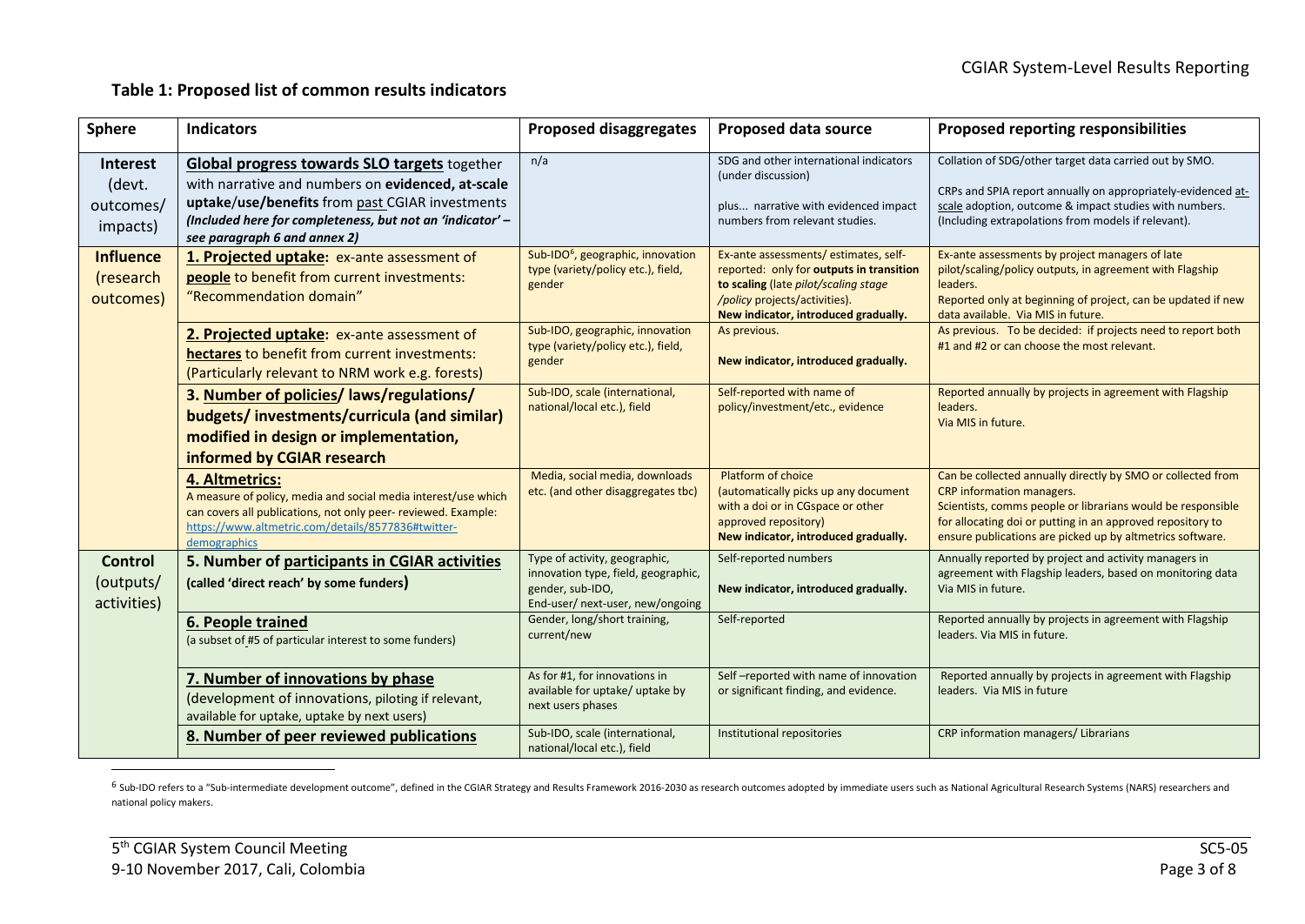# B. An Annual Performance Report and Results Dashboard

- 6. To better and more systematically capture the performance of the Portfolio, CGIAR will produce an "Annual Performance Report on CGIAR Research", piloting the first one in mid-2018, which in future will be made available annually. Its content will be based on the reporting requirements set out in the CGIAR System Framework, the Charter of the CGIAR System Organization and the Standard Provisions attached to the Funding Agreements and Arrangements entered into by the System Organization with each Funder. The consolidated report will:
	- a. Report against the common results indicators, alongside a table with contextual global-level data on progress at the SLO target level, and a narrative and numbers on the CGIAR contribution (see mock-up in **Annex 2**);
	- b. Provide CGIAR Portfolio reporting and analysis based on a common template;
	- c. Summarize key results from SPIA, CRP or Center sources including evaluation and review work undertaken within CGIAR as requested by the System Council and by external partners (understanding that these are assessments of prior performance and not exclusively annual measures);
	- d. Provide financial analysis and an aggregated annual financial report for the System Organization and Centers which will include a financial summary based on the audited financial statements of the System Organization and Centers, and a financial summary of each CRP and Platform; and
	- e. Provide reporting on gender in the workplace every two years or as relevant.
- 7. Once the IT systems have been appropriately aligned, the aim is to also produce a results dashboard that will be closely aligned to the CGIAR Annual Performance Report - where it will be possible to drill down beyond top-level information and indicators to underlying details, and which can be interrogated at any time of year. This will require some significant IT investment. (See Annex 3 for a mock-up dashboard).
- 8. Reporting on 2017 progress will use the full reporting indicator set to the extent possible. However, some indicators (as noted in Table 1 above) are new and will be introduced gradually, so reporting on those will be incomplete for the 2017 reporting year (delivered in mid-2018). Some indicators will be piloted in 2018, which may result in some modifications of detail.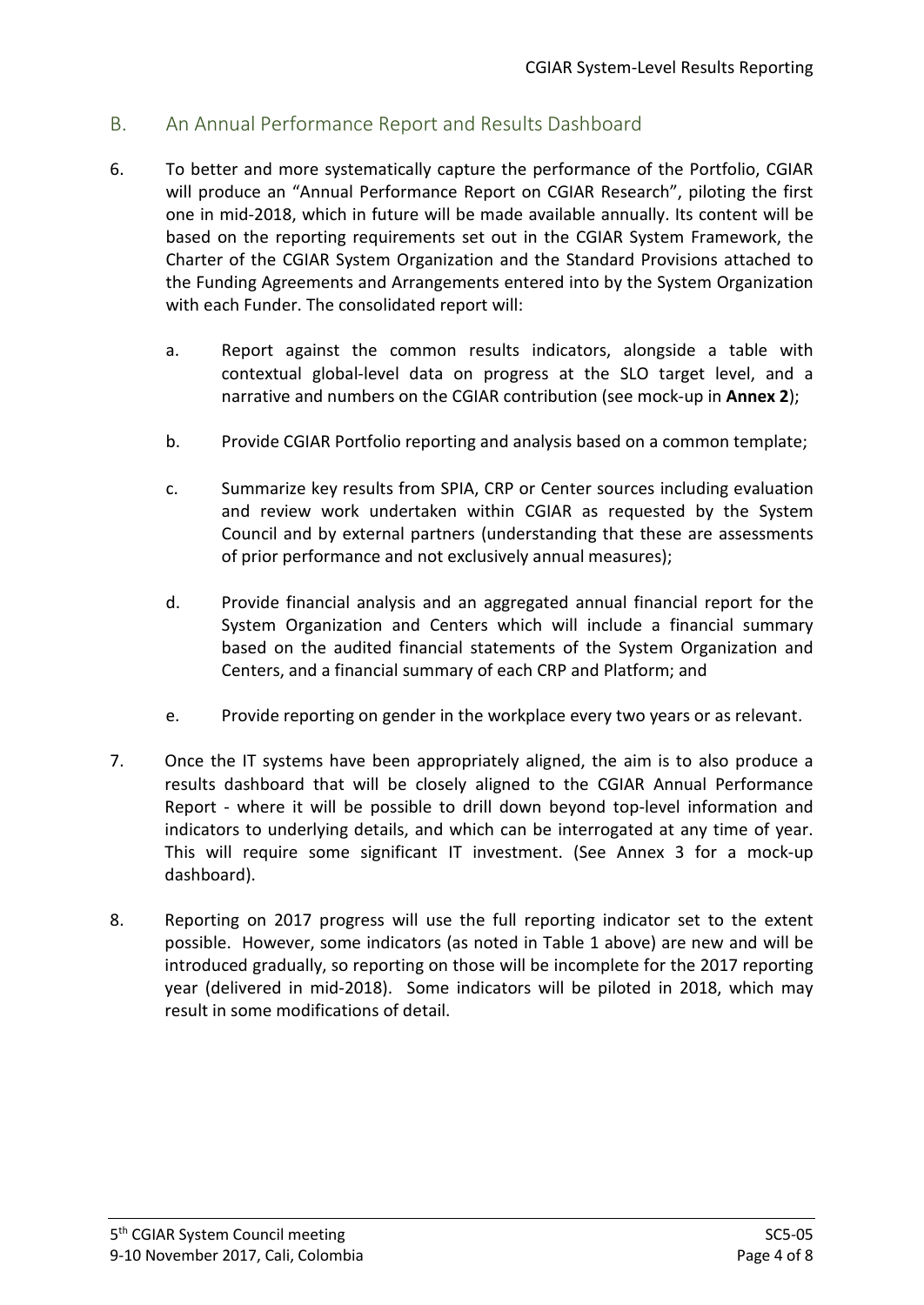#### C. Next Steps

9. Proposed next steps on CGIAR system-level results reporting are:

| <b>Next step</b>                                          | <b>Proposed deadline</b> |
|-----------------------------------------------------------|--------------------------|
| Approval of common results indicators                     | This meeting             |
| Guidance manual on indicators, with definitions and data  | December 2017            |
| sources                                                   |                          |
| 2017 CGIAR Annual Performance Report                      | Mid-2018                 |
| Updating MARLO and other MIS systems                      | Q2-3 2018                |
| Preliminary results dashboard available via online portal | Q4 2018                  |

- 10. On the broader question of performance-based management (PBM), this is the core business of Centers, CRP management units, and the System Management Board. Consideration of gaps in performance-based management is behind many items on the agenda of the System Council's 5<sup>th</sup> meeting: it is the core element of the proposed Business Planning Cycle, the proposed Allocation Strategy, the proposed Risk Management Framework, and the work underway on system advisory and evaluation needs and functions.
- 11. However, further reflective work is being carried out on how to strengthen PBM. As the second phase of its work on PBM (following the development of a set of common indicators), a process has been initiated to review current data and information needs, capacities and practices in relation to the different business processes relevant for PBM. This analysis will be completed in early 2018, and will inform a discussion on PBM by the System Management Board regarding the development of the potential business plan next year for the 4-year business cycle proposed for 2019 onwards.

#### List of Annexes

The following pages set out three annexes of materials as referenced in the document:

- Annex 1: Common results indictors mock-up of table for presentation in an Annual Performance Report
- Annex 2: CGIAR contribution to SLO Targets mock-up of a proposed table to be included in an Annual Performance Report

\_\_\_\_\_\_\_\_\_\_\_\_\_\_\_\_\_\_\_\_\_\_\_\_\_\_\_\_\_\_\_\_\_\_\_\_\_\_\_\_\_\_\_\_\_\_\_\_\_\_\_

Annex 3: Example of planned dashboard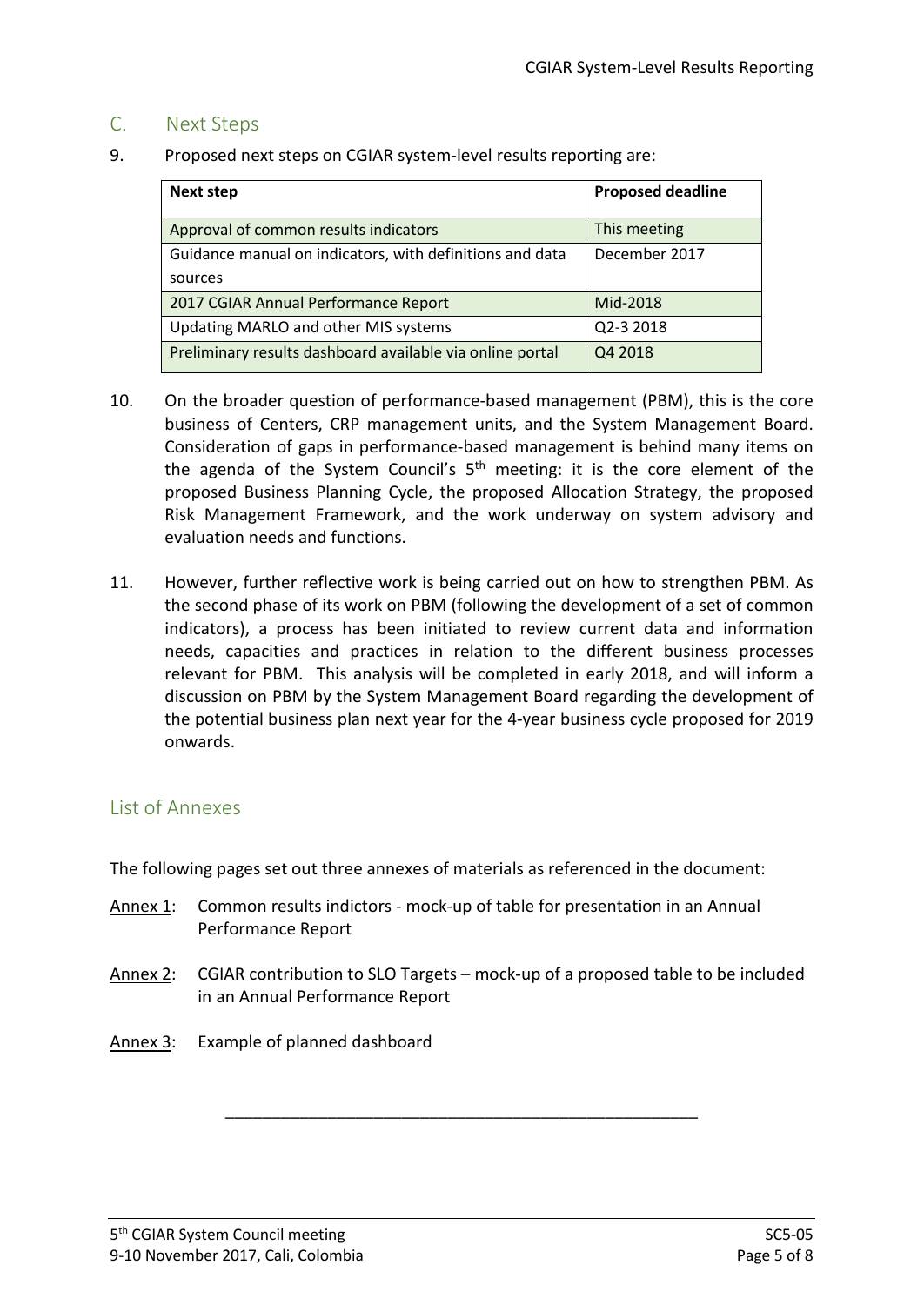# Annex 1 – Common results indicators - mock-up of table for presentation in an Annual Performance Report

| <b>Sphere</b>    | <b>Indicators</b>                     | Mock-up: example of types of data to be presented in the annual report                         |  |
|------------------|---------------------------------------|------------------------------------------------------------------------------------------------|--|
|                  |                                       | (Please note that these are imaginary numbers and text for illustrative purposes. Real numbers |  |
|                  |                                       | would be more precise.)                                                                        |  |
| <b>Influence</b> | 1. Projected uptake (people) from     | 40m people from projects currently in scaling/late pilot phase, of which:                      |  |
| (research        | current investments (outputs at user- | 17m are from varietal releases and scaling                                                     |  |
| outcomes)        | ready or scaling stage)               | 10m from nutrition policy in south Asia                                                        |  |
|                  |                                       | 15m from water management in east Asia                                                         |  |
|                  | 2. Projected uptake (people) from     | 30m ha, of which:                                                                              |  |
|                  | current investments                   | 15m in climate change adaptation                                                               |  |
|                  |                                       | 10m in other forestry                                                                          |  |
|                  |                                       | 5m in rangelands                                                                               |  |
|                  | 3. Number of policies/ laws/          | 2 major international policies, including the XXX policy on animal and human health            |  |
|                  | regulations/ budgets/ investments     | 20 national policies including 10 on nutrition, 9 on climate change and 1 on food safety       |  |
|                  | modified in their design or           | 5 major investments, including a large World Bank water program                                |  |
|                  | implementation, informed by CGIAR     | 2000 sub-national policies                                                                     |  |
|                  | research                              |                                                                                                |  |
|                  | <b>4. Altmetrics</b>                  | 20k mentions of CGIAR research outputs, including news (5,000), policy documents (1,000)       |  |
|                  |                                       | The papers most cited by international policy makers were on XX and YYY                        |  |
|                  |                                       | Scores can be explored here: (link).                                                           |  |
| <b>Control</b>   | 5. Participants in CGIAR activities   | 1.5m new +ongoing, of which:                                                                   |  |
| (outputs)        |                                       | 1,4m end-users (30% women) in on-farm trials, farmer field days and similar                    |  |
|                  |                                       | 100k 'next users' (25% women) in innovation platforms, policy workshops and similar            |  |
|                  | 6. People trained                     | Long term: 2,348 (Men: 1,439 and Women: 909)                                                   |  |
|                  |                                       | Short term: 431,207 (Men: 239,496 and Women: 191,711)                                          |  |
|                  | 7. Number of innovations by phase     | 20000 in development of innovations phase                                                      |  |
|                  | (from current research program)       | 1000 in piloting phase                                                                         |  |
|                  |                                       | 100 available for uptake: see table XX [list of innovations/findings ready for use)            |  |
|                  |                                       | 50 for uptake by next users, see table YY [list of innovations/findings in use]                |  |
|                  | 8. Number of peer-reviewed            | 1,500 of which  [disaggregation by key topics etc.]                                            |  |
|                  | publications                          |                                                                                                |  |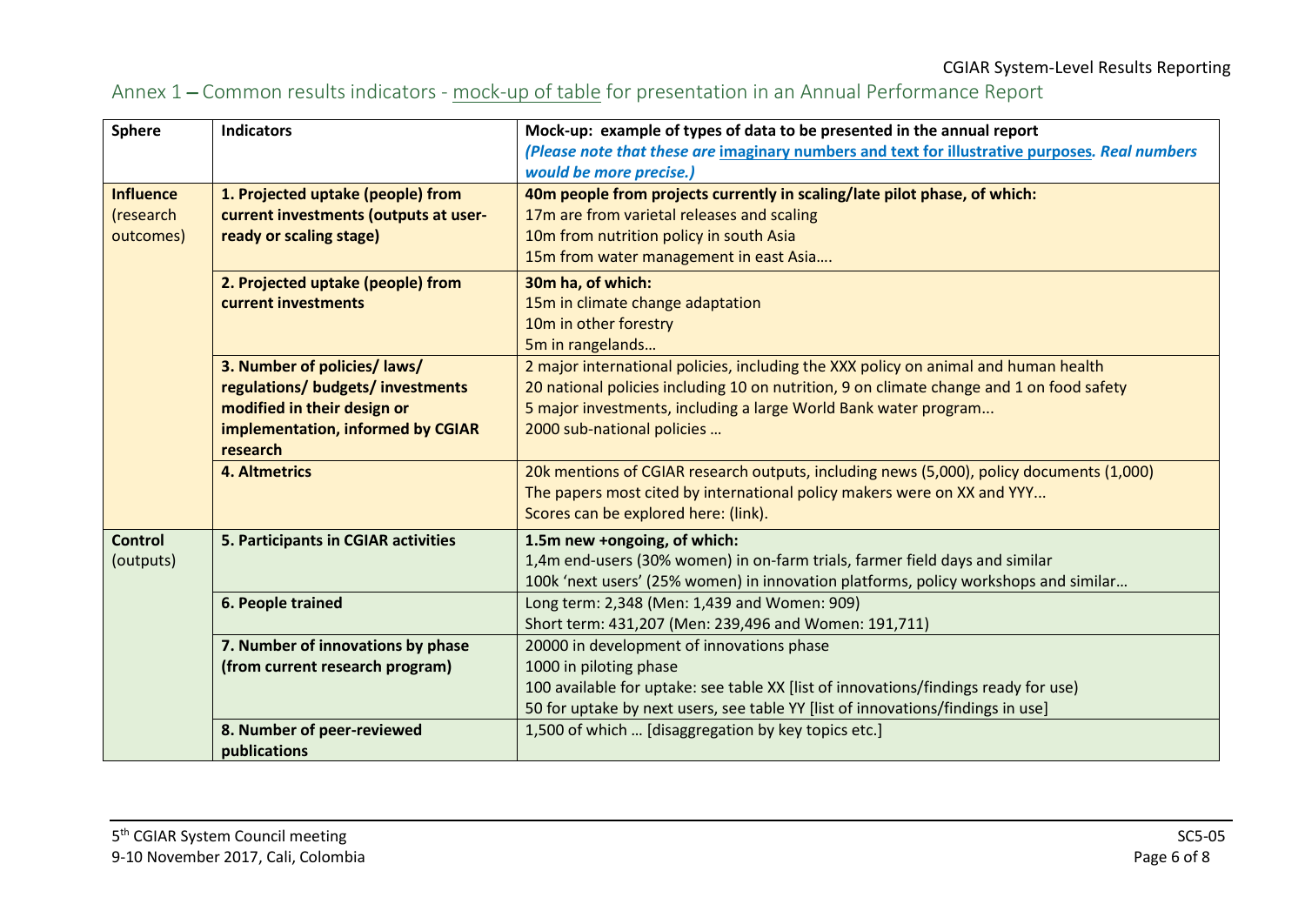#### CGIAR System-Level Results Reporting

# Annex 2 – CGIAR contribution to SLO Targets - Mockup of part of proposed table for inclusion in Annual Performance Report

| <b>SLO Target</b><br>(SLO2 shown as example)                                                                                                                                                                    | <b>Potential indicator to track</b><br>international progress<br>(EXAMPLES - SPECIFIC<br><b>INDICATORS STILL UNDER</b><br>DISCUSSION)                                           | <b>Recent evidence on CGIAR contribution</b><br>(NB. A mixture of real and imaginary examples of impact studies in this mockup)                                                                                                                                                                                                                                                                                                                                                                                                                                                                                                                                                                                                           |  |  |  |  |
|-----------------------------------------------------------------------------------------------------------------------------------------------------------------------------------------------------------------|---------------------------------------------------------------------------------------------------------------------------------------------------------------------------------|-------------------------------------------------------------------------------------------------------------------------------------------------------------------------------------------------------------------------------------------------------------------------------------------------------------------------------------------------------------------------------------------------------------------------------------------------------------------------------------------------------------------------------------------------------------------------------------------------------------------------------------------------------------------------------------------------------------------------------------------|--|--|--|--|
| SLO2: Improved food and nutrition security for health                                                                                                                                                           |                                                                                                                                                                                 |                                                                                                                                                                                                                                                                                                                                                                                                                                                                                                                                                                                                                                                                                                                                           |  |  |  |  |
| 2.1. Improve the rate of yield increase<br>for major food staples from current<br><1% to 1.2-1.5% per year                                                                                                      | Volume of production per labor<br>unit by classes of<br>farming/pastoral/forestry<br>enterprise size (SDG indicator)<br>Yield per hectare by country and<br>commodity - FAOSTAT | Kazakhstan is among the world's top 10 countries in terms of area under zero tillage. CIMMYT,<br>FAO and World Bank experts analyzed the state of CA adoption and wheat production and found<br>that spring wheat yields are as much as 58% higher under zero tillage introduced by WHEAT than<br>with conventional technologies. [original citation to be added]<br>Chickpea production in Myanmar has increased by 19% (11% increase in area, 9% increase in<br>productivity) in the five years to 2016, and is dominated by 5 early maturing varieties derived<br>from ICRISAT genebank materials (43% Yezin 3, 20% Yezin 4, 16% Yezin 6, 16% Yezin 8 and 1%<br>Yezin 11) GLDC Phase 1 report based on [original citation to be added] |  |  |  |  |
| 2.2 30 million more people, of which<br>50% are women, meeting minimum<br>dietary energy requirements                                                                                                           | Share of population / women<br>whose caloric intake is sufficient.<br>(SDG indicator - FIES)                                                                                    | *(Imaginary example) Increased consumption of bananas and root crops                                                                                                                                                                                                                                                                                                                                                                                                                                                                                                                                                                                                                                                                      |  |  |  |  |
| 2.3 150 million more people, of which<br>50% are women, without deficiencies<br>in one or more of the following<br>essential micronutrients: iron, zinc,<br>iodine, vitamin A, folate and vitamin<br><b>B12</b> | Percentage of women of<br>reproductive age (15-49) with<br>anemia (DHS data)                                                                                                    | *(Imaginary example) Adoption of improved livestock practices in East Africa led to increased<br>consumption of Animal Source Foods and reduction in anemia in an estimated 1.2 million<br>women and 1 million men (Reference, 2017)<br>Biofortified orange fleshed sweet potato varieties (125 grams per day meets the daily vitamin A<br>requirement of a child under five) have been disseminated to an estimated 2.89m households in<br>12 SSA countries (RTB phase 1 report based on Low, 2013 and Brauw 2016).                                                                                                                                                                                                                      |  |  |  |  |